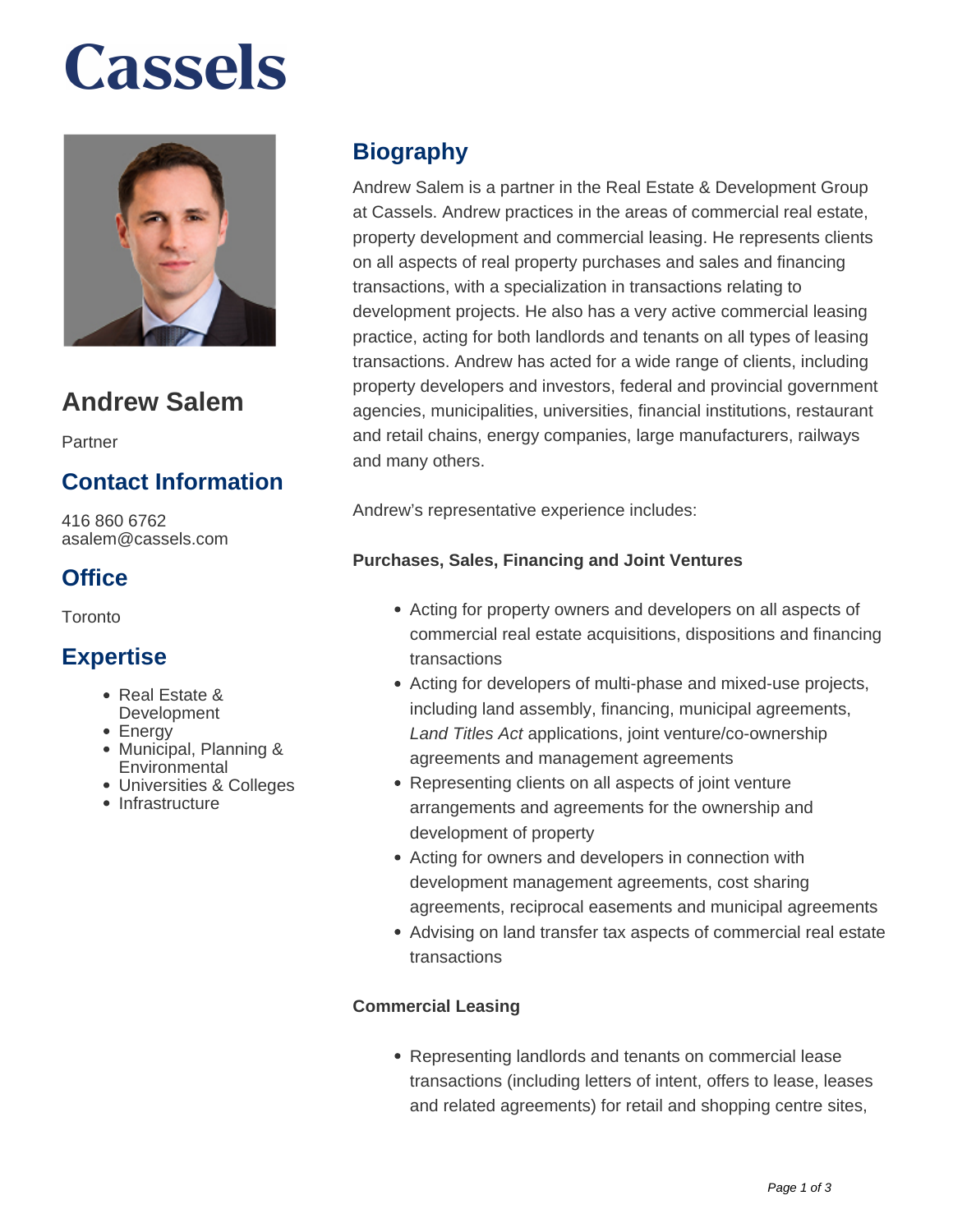# **Cassels**

including construction and development aspects for new-build lease transactions

- Acting on ground leases and subleases for mixed-use development projects
- Acting for landlords and tenants in connection with leases, subleases and related agreements for hotel sites and sports and entertainment complexes
- Acting for universities (as both landlord and tenant) in connection with leasing and licensing matters for office, retail, institutional and laboratory-related uses
- Advising on lease-related matters arising from COVID-19 impacts, including rent deferral agreements, rent reduction agreements and applicable legislative changes and government assistance programs

### **Achievements**

• Best Lawyers in Canada (Real Estate)

### **Recent Representative Work**

- TPG Global Acquires Leading Sound Stage Owner Cinespace
- GreenFirst Enters into US\$100 Million Financing Agreement with Blue Torch Finance
- Cassels Real Estate Client Completes Land Sale to Developer
- Tokyo Smoke Expands Retail Footprint Across Ontario
- Shareholders of Integrated Technologies Limited Complete Sale to HCI Equity Partners Portfolio Company, Summit Interconnect, Inc.

### **Pro Bono & Community Involvement**

Dorothy Ley Hospice, Former Board Chair

### **Education / Bar Admissions**

- LL.M., Osgoode Hall Law School, 1999
- LL.B., University of British Columbia, 1994
- Ryerson University School of Urban and Regional Planning, 1989–1991
- Ontario, 1998